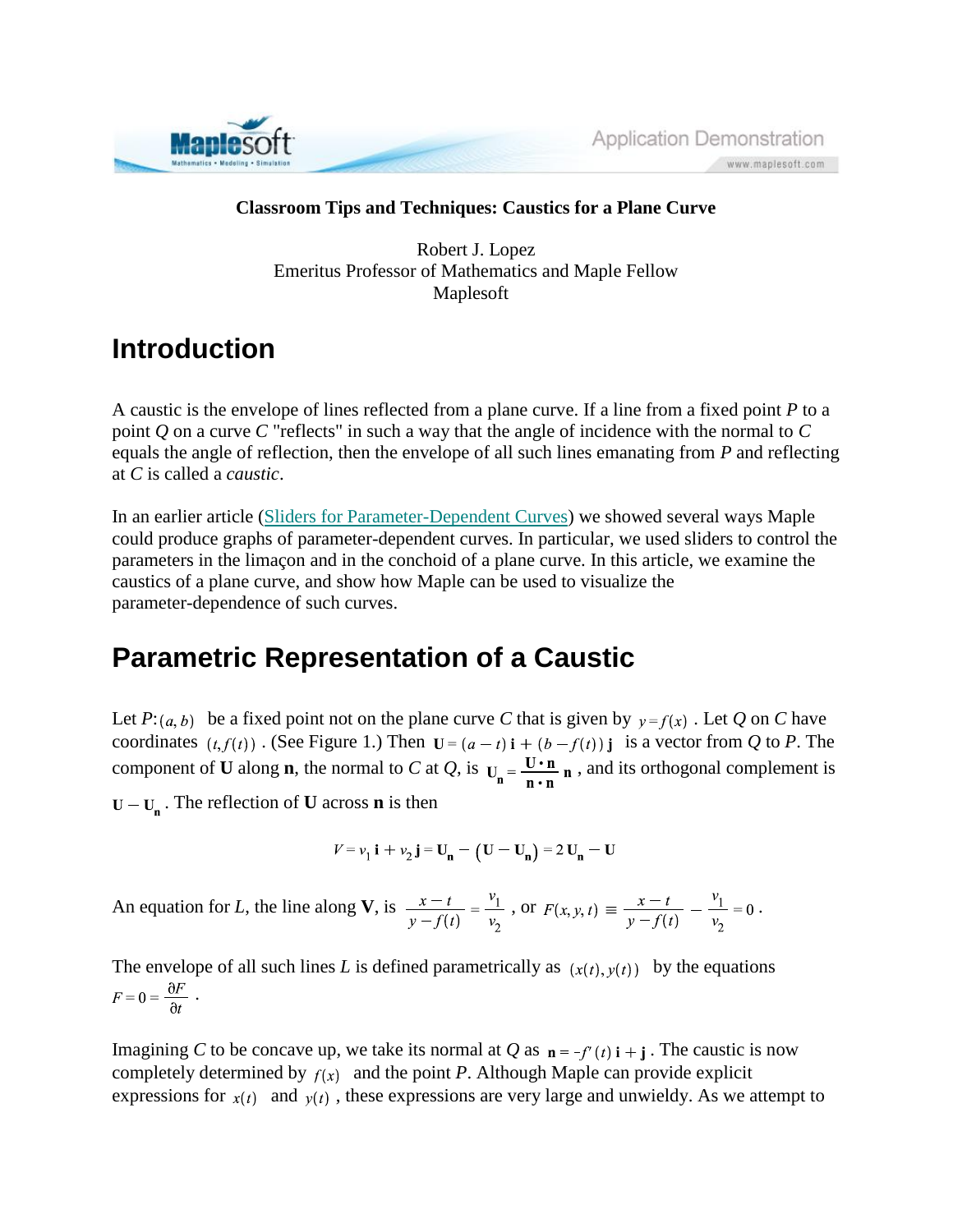draw caustics for some test curves, we find that it is more efficient to apply to each specific function the calculations just detailed.



# **A General Representation of a Caustic**

Table 1 summarizes the calculations needed for obtaining the general parametric expressions for a caustic. The Student *LinearAlgebra* package is used to coerce the dot product operator to treat all quantities as real, thereby preventing Maple from applying conjugation.

| Tools>Load Package:<br>Student Linear Algebra           | Loading Student:-LinearAlgebra                                                                     |
|---------------------------------------------------------|----------------------------------------------------------------------------------------------------|
| Define the normal <b>n</b> .                            | $\mathbf{n} := (-D(f)(t), 1)$ :                                                                    |
| Define the vector <b>U</b> from $Q$ to $P$ .            | $\mathbf{U} := \langle a - t, b - f(t) \rangle$ :                                                  |
| Obtain $U_n$ , the projection of <b>U</b> on <b>n</b> . | $\mathbf{Un} := \frac{\mathbf{U} \cdot \mathbf{n}}{\mathbf{n}}$ :<br>$\mathbf{n} \cdot \mathbf{n}$ |
| Obtain $V$ , the reflection of $U$ across $n$ .         | $\mathbf{V} \coloneqq 2 \mathbf{U} \mathbf{n} - \mathbf{U}$ :                                      |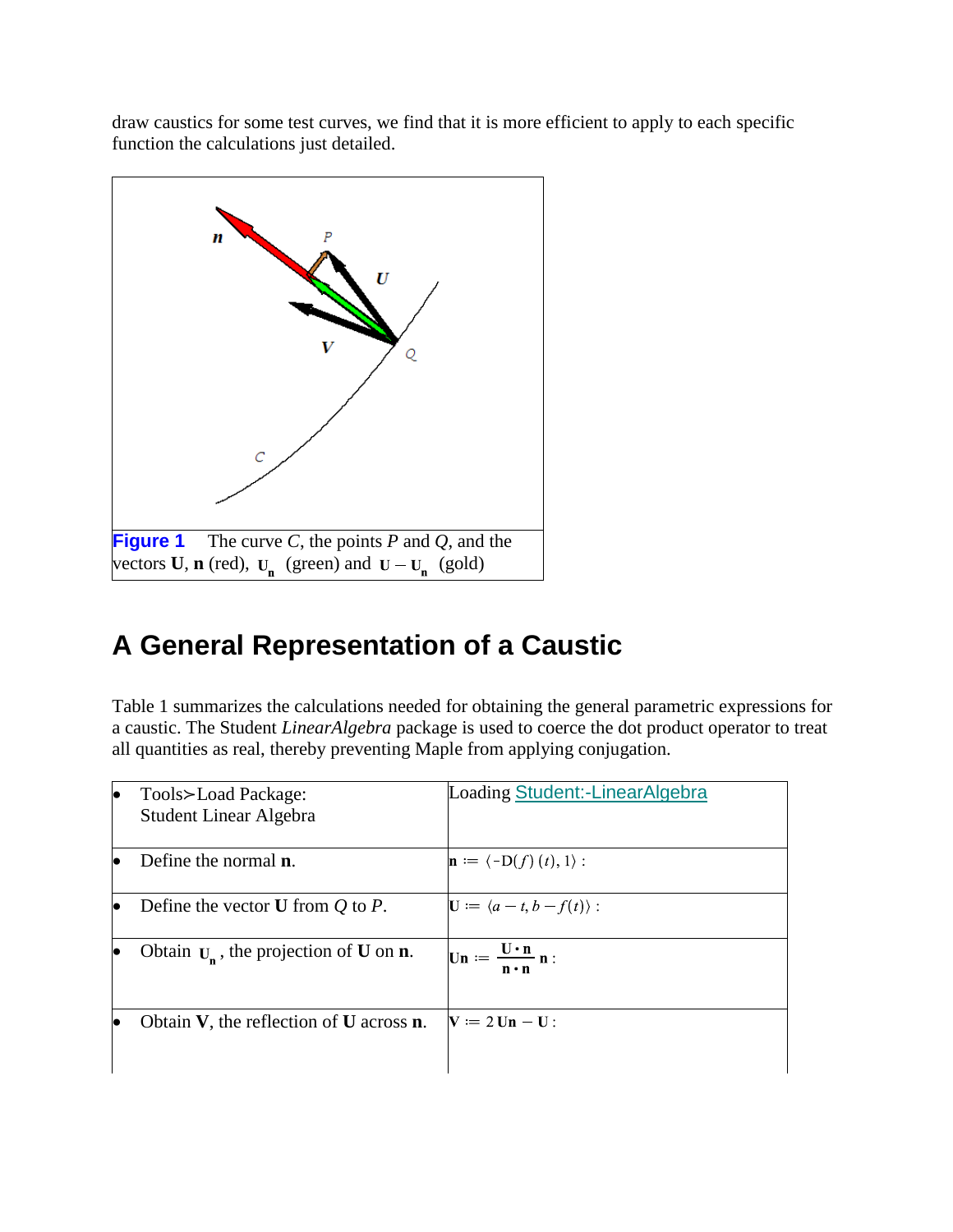|                                                       | Obtain $H(x, y, t)$ , a simplified version of<br>the left-hand side of the equation<br>$F(x, y, t) = 0$ .                                                                                                                | $H := simplify \left( number \frac{x-t}{y-f(t)} \right)$<br>$-\frac{V_1}{V_2}\bigg)\bigg $ :      |  |
|-------------------------------------------------------|--------------------------------------------------------------------------------------------------------------------------------------------------------------------------------------------------------------------------|---------------------------------------------------------------------------------------------------|--|
|                                                       | Obtain the envelope of the family of<br>lines L defined by $H(x, y, t) = 0$ . Since<br>this expression will contain both D and<br><b>diff</b> , convert all derivatives to a single<br>form $\left(\text{diff}\right)$ . | $S \coloneqq \text{convert}(\text{solve}(\{H=0, \text{diff}(H, t))$<br>$= 0\}, \{x, y\}, diff)$ : |  |
|                                                       | Extract $x(t)$ and $y(t)$ .                                                                                                                                                                                              | $Xt := eval(x, S) : Yt := eval(y, S)$ :                                                           |  |
| <b>Table 1</b><br>General representation of a caustic |                                                                                                                                                                                                                          |                                                                                                   |  |

The reader is free to inspect the expressions for  $x(t)$  and  $y(t)$ . They are too large to include here. Alternatively, we evaluate  $x(t)$  for the parabola  $f(x) = x^2$  and  $P: (1, 1)$ .

$$
eval(Xt, [f(t) = t^2, a = 1, b = 1]) = \frac{-1 + 6t - t^2 + 4t^3 - 80t^5 + 48t^6 + 24t^4}{-36t^4 + 32t^5 - 16t^3 + 19t^2 + 7 - 6t}
$$

The caustic of even a parabola is a complicated curve, as suggested by Figure 2, a graph of just  $x(t)$ .

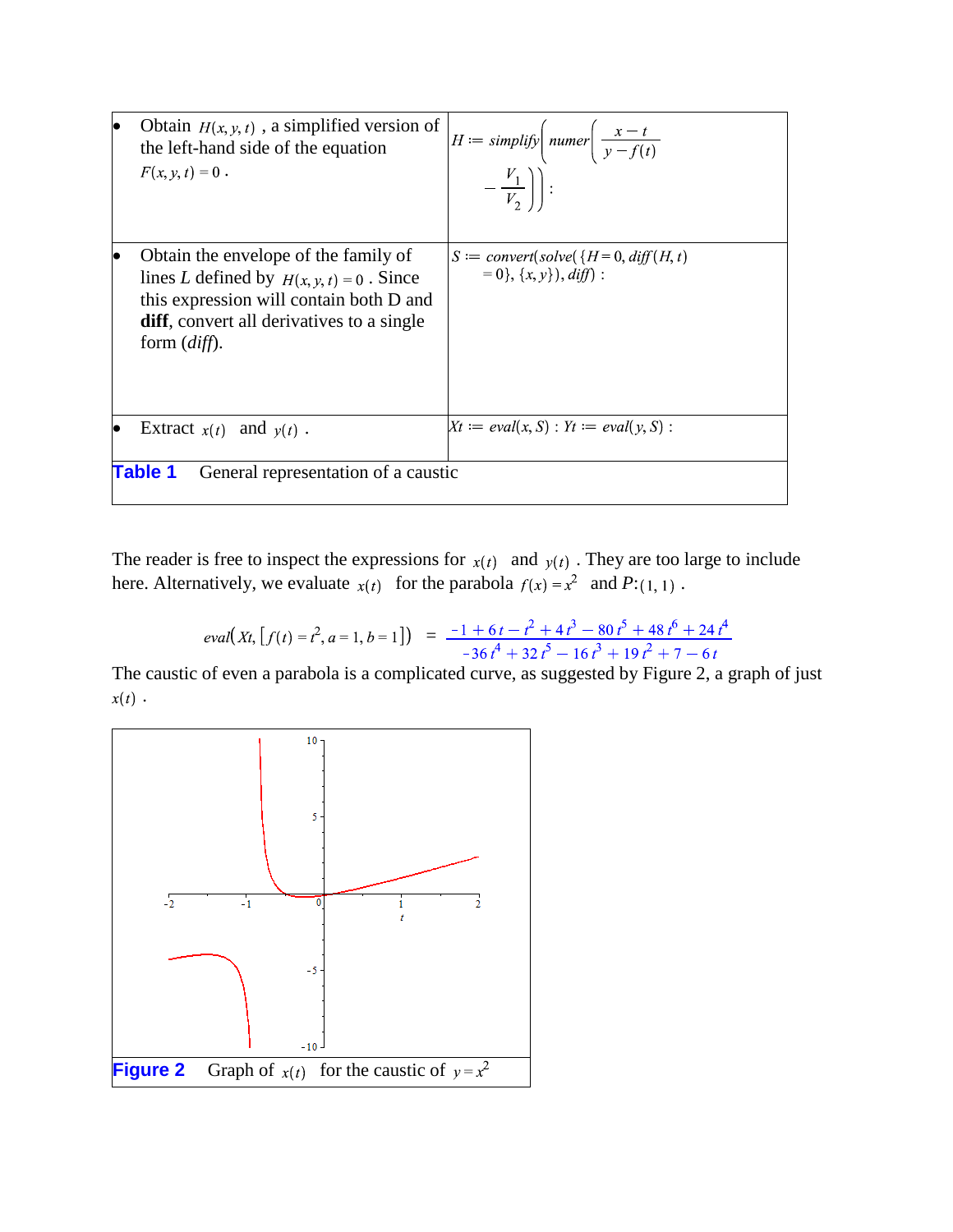# **A Tool for Caustic Curves**

The following tool, built with Embedded Components, provides the caustic for a given curve and fixed point. As the fixed point, indicated by the green dot in the figure, is dragged about the plotting window, the corresponding caustic curve is superimposed (in red) on the black graph of the given curve. Vertical bounds are critical since the parametric representations of the caustics can, for small values of the parameter, have remarkably large values.

The code for any component can be seen by selecting "Component Properties" from the Context Menu for the component. The "Initial Caustic" button serves as an initializer; press it after making changes in the data. The fixed point *P* returns to the geometric center of the plot window, and the corresponding caustic is displayed.

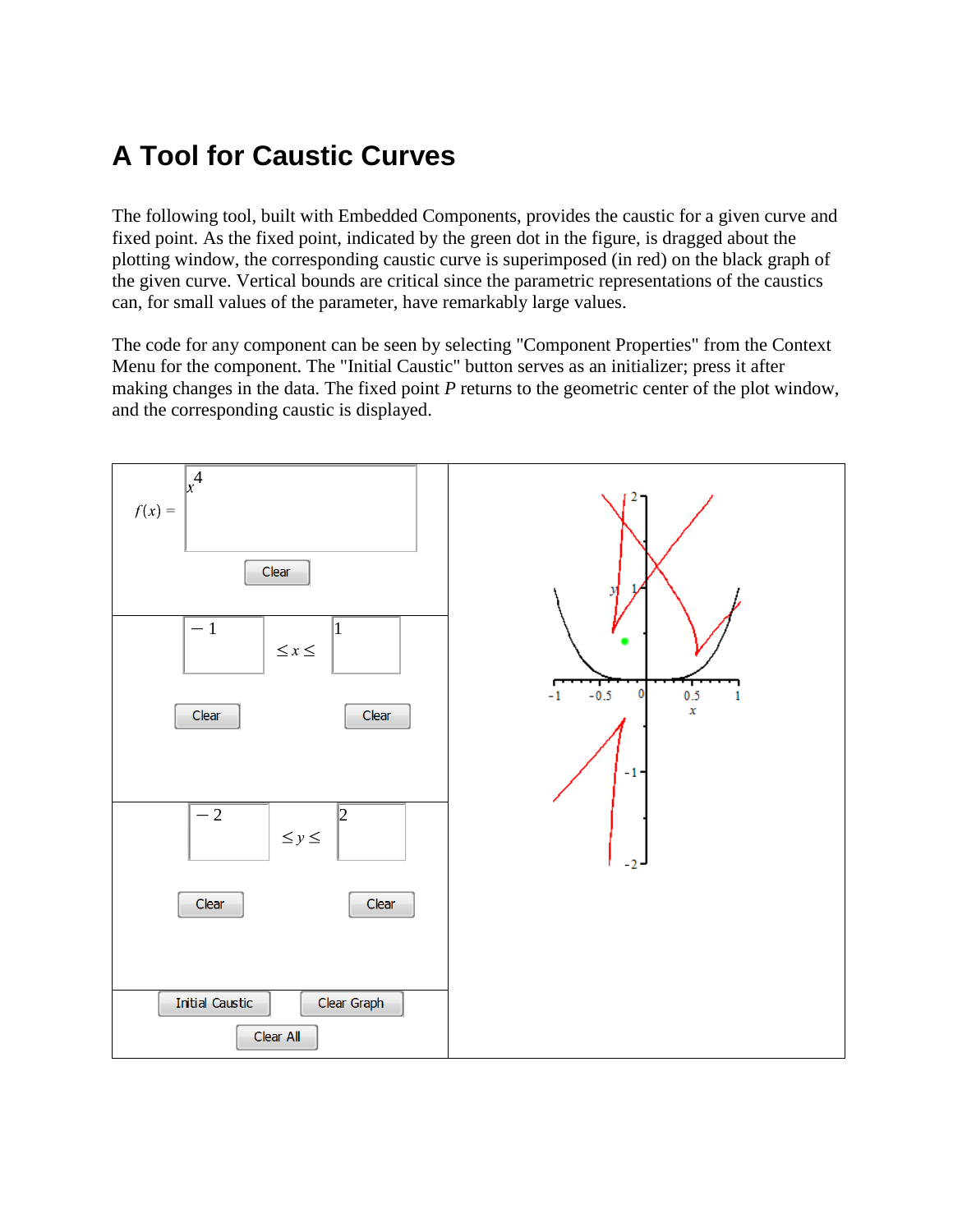As we designed and tested this tool, we used  $x^2$ ,  $x^4$ , and  $sin(x)$  as test cases. As the fixed point is moved across the curve *C*, the caustic that results can assume some very complicated shapes.

### **Visualizing the Reflections**

Given the unusual shapes some caustics assume, it behooved us to verify that these curves were indeed tangent to the lines of reflection. We considered controlling the reflected line with a slider as per the devices detailed in the earlier article (Sliders for Parameter-Dependent Curves), but opted instead for a simpler approach afforded by the **animate** command. The code in Table 2 generates a caustic for a given fixed point; the resulting graph is used as a background for the animation of the line of reflection.

restart:  $with(plots)$ :  $f:=f^4$ :  $a, b := -1/2, -1$ :  $\mathbf{U} := \langle a-t, b-f \rangle$ :  $\mathbf{n} := \langle -diff(f, t), 1 \rangle$ :  $\mathbf{U}\mathbf{n} := \mathbf{U}\cdot\mathbf{n}/(\mathbf{n}\cdot\mathbf{n})\mathbf{n}$ :  $V := simplify(2 Un - U)$  assuming *real* :  $H := number(normal((x-t)/(y-f) - V[1]/V[2]))$ :  $S := solve(\{H, diff(H, t)\}, \{x, y\})$ :  $X := eval(x, S)$ :  $Y := eval(v, S)$ :  $p_1 := plot([X, Y, t = -1..1], thickness = 1, view = [-1..1,$  $[-2..2]$ , *discont* = *true*) :  $p_2 := plot(f, t = -1..1, color = black)$ :  $p_3 := plot([[a, b]], style = point, symbol = solid circle,$ symbolsize = 15, color = green) :  $p_4 := display([p_1, p_2, p_3], scaling = constrained):$ **Table 2** Code that graphs a caustic for a given fixed point

Figure 2 contains the animation of the (blue) line of reflection for a given caustic. The slider in the animation toolbar will control the movement of the line across the caustic. At each point along the caustic, the blue line is tangent. Hence, the caustic is the envelope of all such lines.